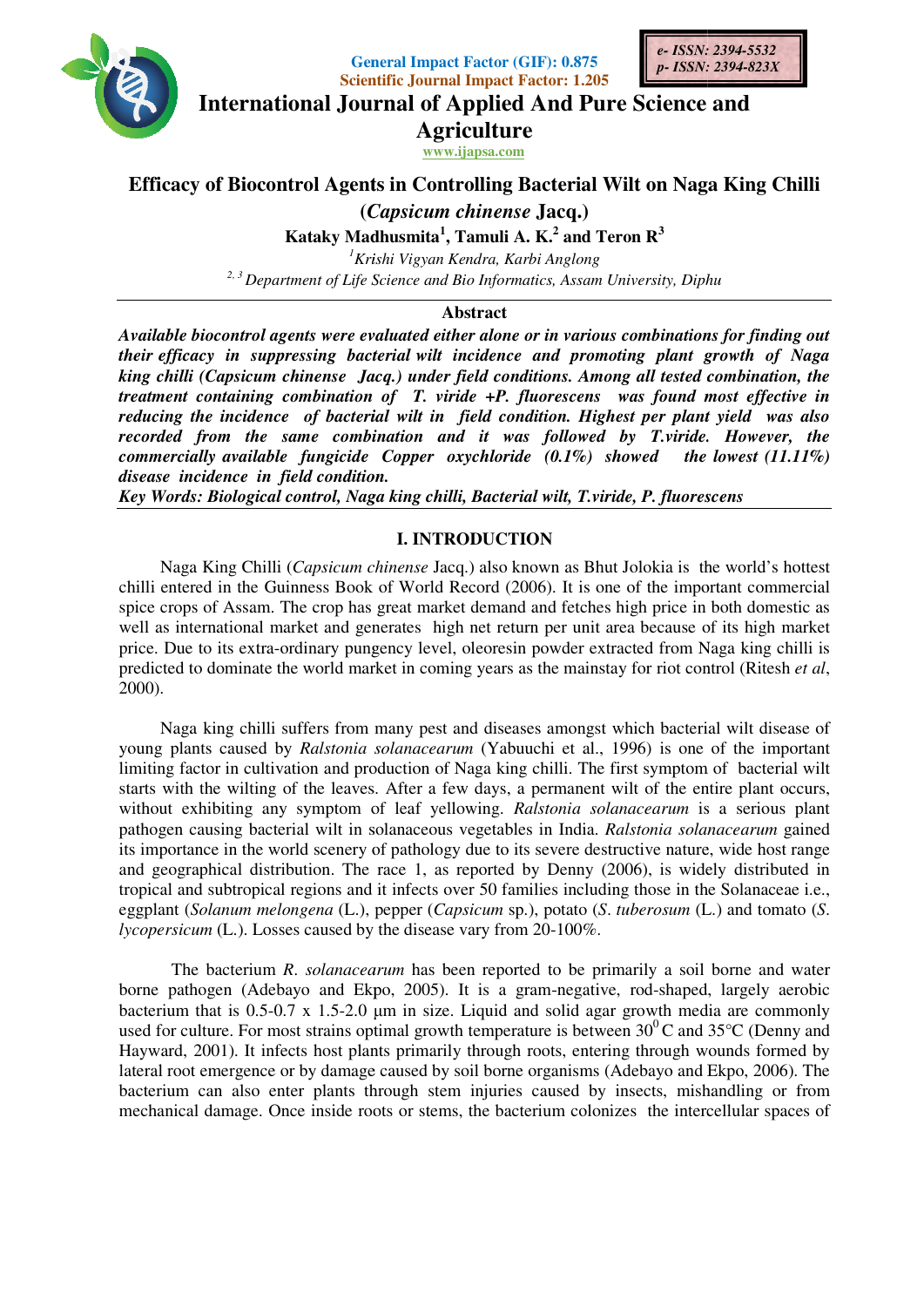the root cortex and vascular parenchyma, eventually entering the xylem vessels ( Vasses, Frey and Trigalet 1995). In the xylem vessels, the pathogen dissolves the cell walls and produce highly polymerized polysaccharides that increase the viscosity of the xylem resulting plugging of the vessels and finally occurrence of wilt of the plant. High atmospheric humidity further favours the development of the disease.

## **II. MATERIALS AND METHODS**

This study was conducted in the laboratories of Regional Agricultural Research Station, Diphu and farm of the Krishi Vigyan Kendra , Karbi Anglong during the year 2013-14 and 2014-15..

#### **A. Isolation and identification of pathogens**

Diseased Bhut Jolokia plant parts and infested soils were collected from the farmers' fields in the Karbi Anglong district,where the disease was prevalent. Collection of samples with disease symptoms was made from the infected field to isolate causal organism. Infected stem of target plants was cut obliquely at the base and placed in sterile distilled water. The stem pieces showing milky white ooze in water was selected for isolation of the pathogen. Isolation of pathogen was done on Triphenyl tetrazolium chloride (TTC) Agar medium ( Kelman, 1954). Pure culture preservation was done in Nutrient agar slants for further study.

Identification of the pathogen was done by characterizing morphologically, physiologically, culturally and biochemically by following the guidelines described in the Bergey's Manual of systematic Bacteriology (Garrity G. 2001)

#### **B. Pathogenicity test**

After isolation of the causal organisms the pathgenicity test was conducted on specific host through Koch's postulates (1882) by root inoculation technique (Winstead and Kleman,1952) under two different conditions viz., potted and field conditions for confirmation of the actual pathogen. A set of three seedlings were inoculated with sterile distilled water to serve as control. The plants were observed for the symptoms. Pathogenicity test was confirmed after Koch's postulation

#### **C. Collection of data on abiotic factors**

Data on abiotic factors such as temperature, humidity and rainfall were collected for the entire period from Cloud Weather Observatory of Regional Agricultural Research Station, AAU, Diphu.

#### **D. Bioagents**

Antagonists biocontrol agents Trichoderma viride, T. harzianum and Pseudomonas fluorescens were collected from Plant Pathology Laboratory, Assam Agricultural University, Jorhat and was tested against R. solanacearum in field condition.

#### **E. Preparation of talc-based formulation of fungal and bacterial bioagents**

Culture of fungal cells were maintained on the potato Dextrose medium (PDA) and bacterial cell were maintained in nutrient agar ( NA) medium. Both Trichoderma spp. and fluorescent Pseudomonas were multiplied separately in talcum powder at 1:3 ratios (v/w). Polypropylene bags with 1 kg finely sieved talcum powder were taken for multiplication of both fungi and bacteria, there added 10 ml filter water and exposed to steam in autoclave at 100 0C. 1% of Carboxy methyl cellulose (CMC) solution , 1% of Manitol solution and 0.1% of Humic acid solution were added to the Polypropylene bags containing 1 kg of talcum powder at the time of inoculation of fungi or bacteria to hold it together. The mixture were incubated at  $26 \pm 20$  for 24 hrs for multiplication of Pseudomonas fluorescent and Trichoderma spp respectively. After 24 h of incubation the packets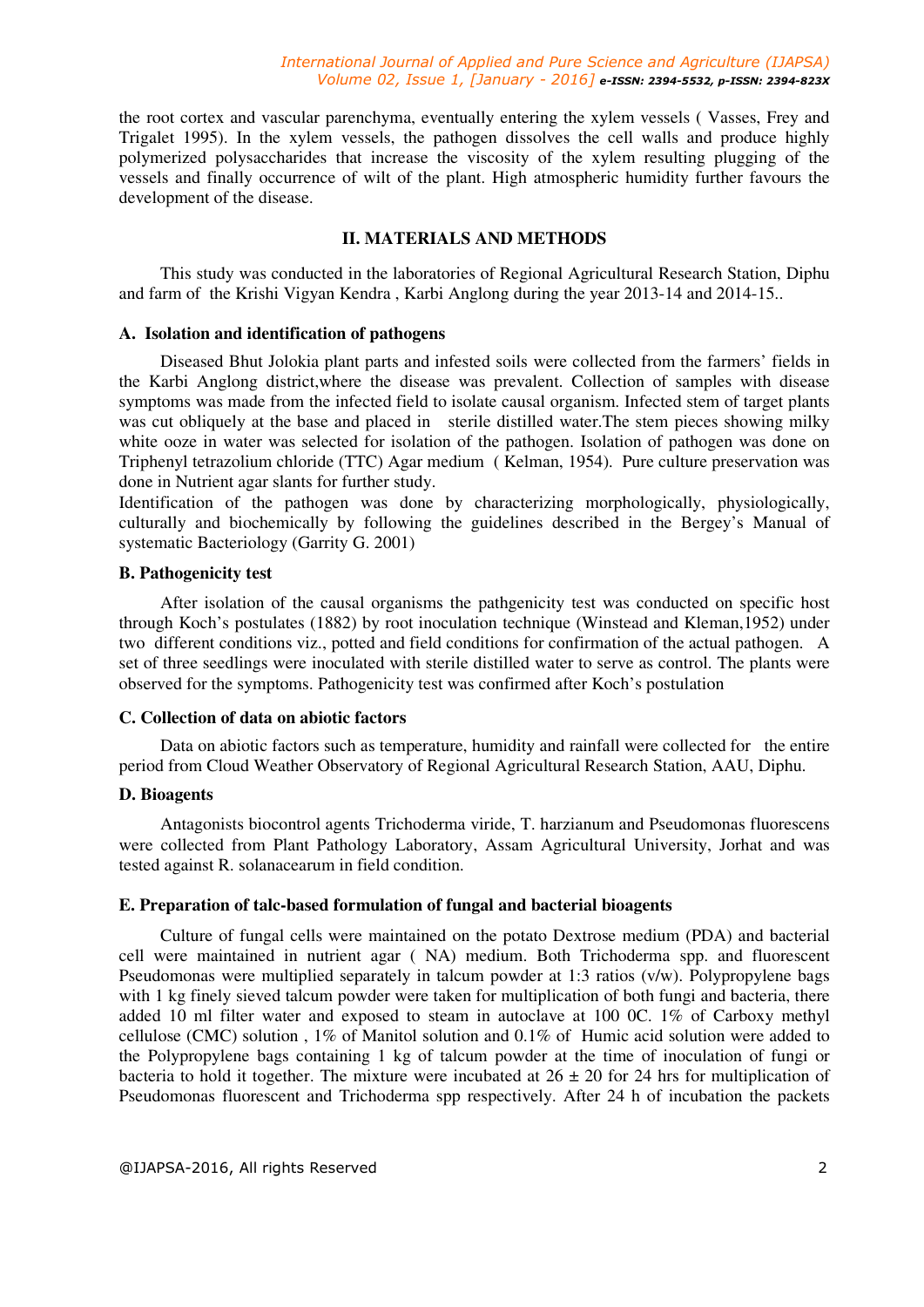#### *International Journal of Applied and Pure Science and Agriculture (IJAPSA) Volume 02, Issue 1, [January - 2016] e-ISSN: 2394-5532, p-ISSN: 2394-823X*

were shacked manually for uniform spread of antagonist in the talcum powder. This operation was repeated after 48h, 72 h, 96h, 120h, 144h of incubation, respectively. After 168 h ( 7 days) of incubation and continuous shaking the inoculated packets were brought out from the incubator and evaluated for presence of required population of the antagonists (Vidhyasekaran and Muthamilan,1995).

# **F. Field Trials**

In order to study the efficacy of respected bio control agents against the Bacterial wilt pathogen, field trials were conducted at the farmers sick plot as well as experimental farm of Krishi Vigyan Kendra,Karbi Anglong AAU,Diphu during May-Oct for 2 consecutive years in 2013–14 and 2014-15. King Chilli , farmers variety 'Raja' were grown in the nursery and transplanted into the field 5 weeks after sowing. Each plot consist of 36 plants spaced 75 cm . Treatments were arranged in Split Plot Design with three replications. Chemical fungicide Copper oxychloride  $(0.1\%)$  was used as the standard check.

# **G. Treatments**

| T1             | Trichoderma viride             |
|----------------|--------------------------------|
| T2             | T. harzianum                   |
| T <sub>3</sub> | Pseudomonas fluorescens        |
| T <sub>4</sub> | $T.$ viride $+ P.$ fluorescens |
| T <sub>5</sub> | T. harzianum+ P. fluorescens   |
| T <sub>6</sub> | Copper oxychloride $(0.1\%)$   |
| T <sub>7</sub> | Control                        |

## **H. Analysis of Data**

Data were recorded on Disease incidence (%) , Plant height (cm), Average fruit weight  $(g)/\text{plant}, Yield/\text{plant}(g)$ , No. of fruits/plant of the bio formulation treated King Chilli plants. Appropriate statistical tools were used to analyze the data following the procedure described Gomez and Gomez (1984).

# Percent disease incidence =  $\frac{\text{Number of infected plant}}{\text{Total number of plant}} \times 100$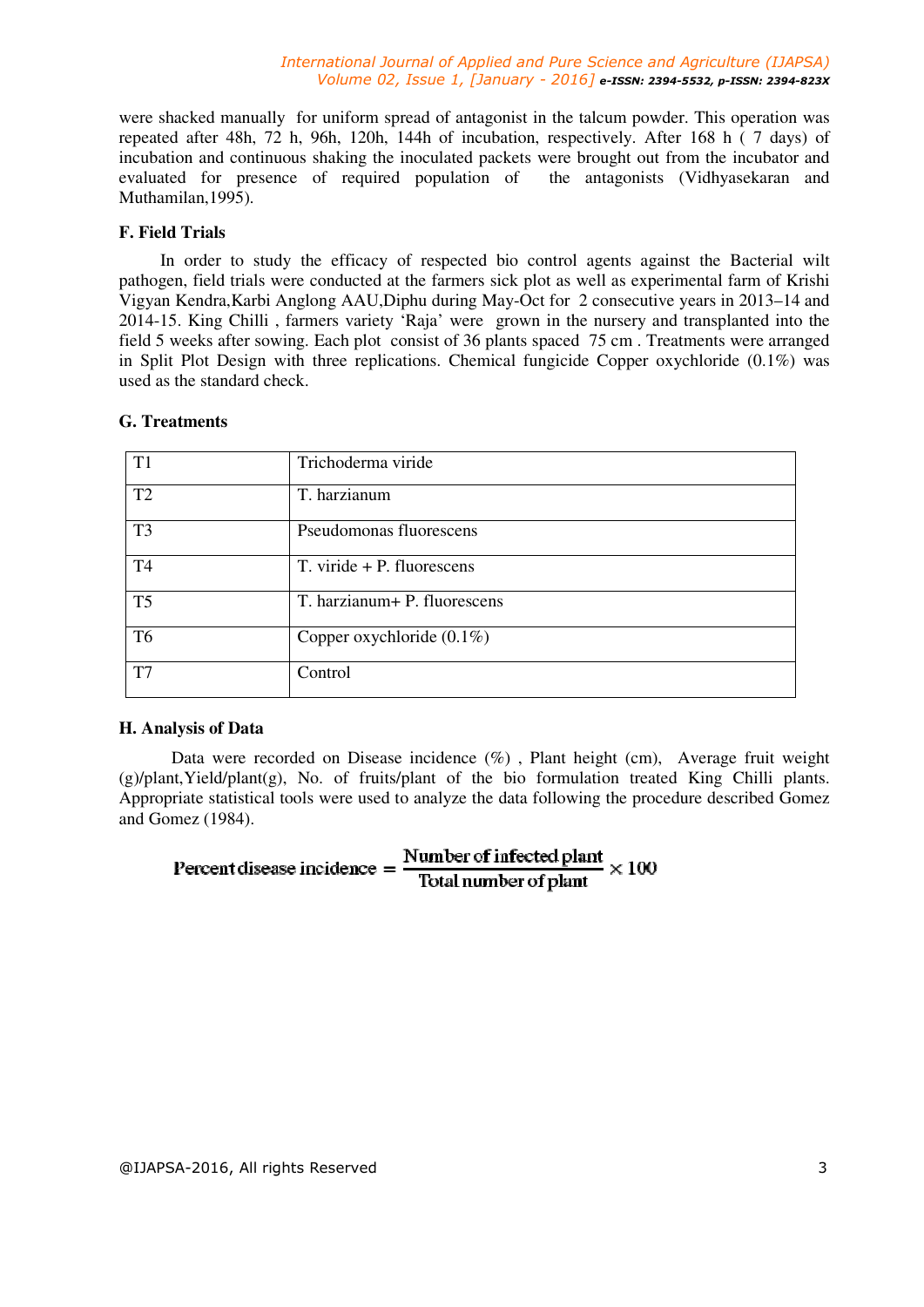# **III. RESULTS AND DISCUSSION**

# **A. Characteristics of the local strain of Ralstonia solanacearum**

| Colony<br>Character | Morphological<br>character | <b>Cultural Character</b> | Pathological<br>Test | <b>Biochemical test</b> |  |  |
|---------------------|----------------------------|---------------------------|----------------------|-------------------------|--|--|
|                     |                            |                           |                      |                         |  |  |
| pink,<br>Light      | Size: $1.2 - 1.3x$         | Gram negative,            | $THR: +$             | Catalase<br>production: |  |  |
| opaque,             | $2.5-4)Mm$                 | Oxygene                   | Potato<br>soft       | $+ve$                   |  |  |
| circular,           | Shape:Rod                  | requirement               | $rot : -ve$          | Starch hydrolysis: + ve |  |  |
| medium surface,     | shaped                     | Aerobic,                  | Pathogenicity        | Gelatin liquefication:+ |  |  |
| entire<br>margin    | Flagella<br>No.            | $KOH$ test: $+$           | $Test : +ve$         | ve                      |  |  |
| with                | one                        | Growth                    |                      | $H2Sproduction: + ve$   |  |  |
| low<br>convex       | Capsule: $+ve$             | Character:filiform        |                      | Levan Production: - ve  |  |  |
| elevation<br>and    | Spore: - ve                | Pigment production        |                      | Nitrate reduction: +ve  |  |  |
| measuring<br>size   |                            | King's<br>B<br>on         |                      | Ammonia production: -   |  |  |
| from<br>ranging     |                            | medium                    |                      | ve                      |  |  |
| 4.0<br>$3.0$ mm to  |                            | - ve                      |                      | 3-Ketolactose test: -ve |  |  |
| mm in diameter.     |                            |                           |                      | Glucose<br>utilization: |  |  |
|                     |                            |                           |                      | Oxidative               |  |  |
|                     |                            |                           |                      | Arginine hydrolase : -  |  |  |
|                     |                            |                           |                      | ve                      |  |  |
|                     |                            |                           |                      | Gas production: -ve     |  |  |
|                     |                            |                           |                      | Growth on 0.6% NaCl:    |  |  |
|                     |                            |                           |                      | Inhibited               |  |  |
|                     |                            |                           |                      | Growth on 0.1% TTC:     |  |  |
|                     |                            |                           |                      | Slight                  |  |  |
|                     |                            |                           |                      |                         |  |  |

 + Positive THR Tobacco hypersensitive Reaction - Negative TTC Triphenyl tetrazolium chloride

## **B. Meteorological Parameters**

The pathological studies were carried out under outside environmental conditions during the period from May, 2014 to October, 2014 and May, 2015 to October 2015. The meteorological parameters recorded during the experimental period are presented in Table 1.

| Year | Month     | Temperature<br>$(Max.)$ OC | Temperature<br>$(\text{Min.}) \space 0 \space \text{C}$ | <b>Relative Humidity</b> |        | Rainfall<br>(mm) | Number of<br>rainy days |
|------|-----------|----------------------------|---------------------------------------------------------|--------------------------|--------|------------------|-------------------------|
|      |           |                            |                                                         | Morning                  | Evenin |                  |                         |
|      |           |                            |                                                         |                          | g      |                  |                         |
| 2014 | May       | 33                         | 23.2                                                    | 94                       | 57     | 91               | ⇁                       |
|      | June      | 32                         | 25.5                                                    | 93                       | 70     | 251.3            | 11                      |
|      | July      | 32.8                       | 25.8                                                    | 96                       | 75     | 248.5            | 13                      |
|      | August    | 32                         | 25.8                                                    | 94                       | 77     | 105.4            | 12                      |
|      | September | 31.8                       | 24.6                                                    | 94                       | 76     | 144.5            | 11                      |
|      | October   | 31.5                       | 21.4                                                    | 93                       | 64     | 41.1             | 3                       |
| 2015 | May       | 31                         | 22.3                                                    | 92                       | 61     | 139.3            | 13                      |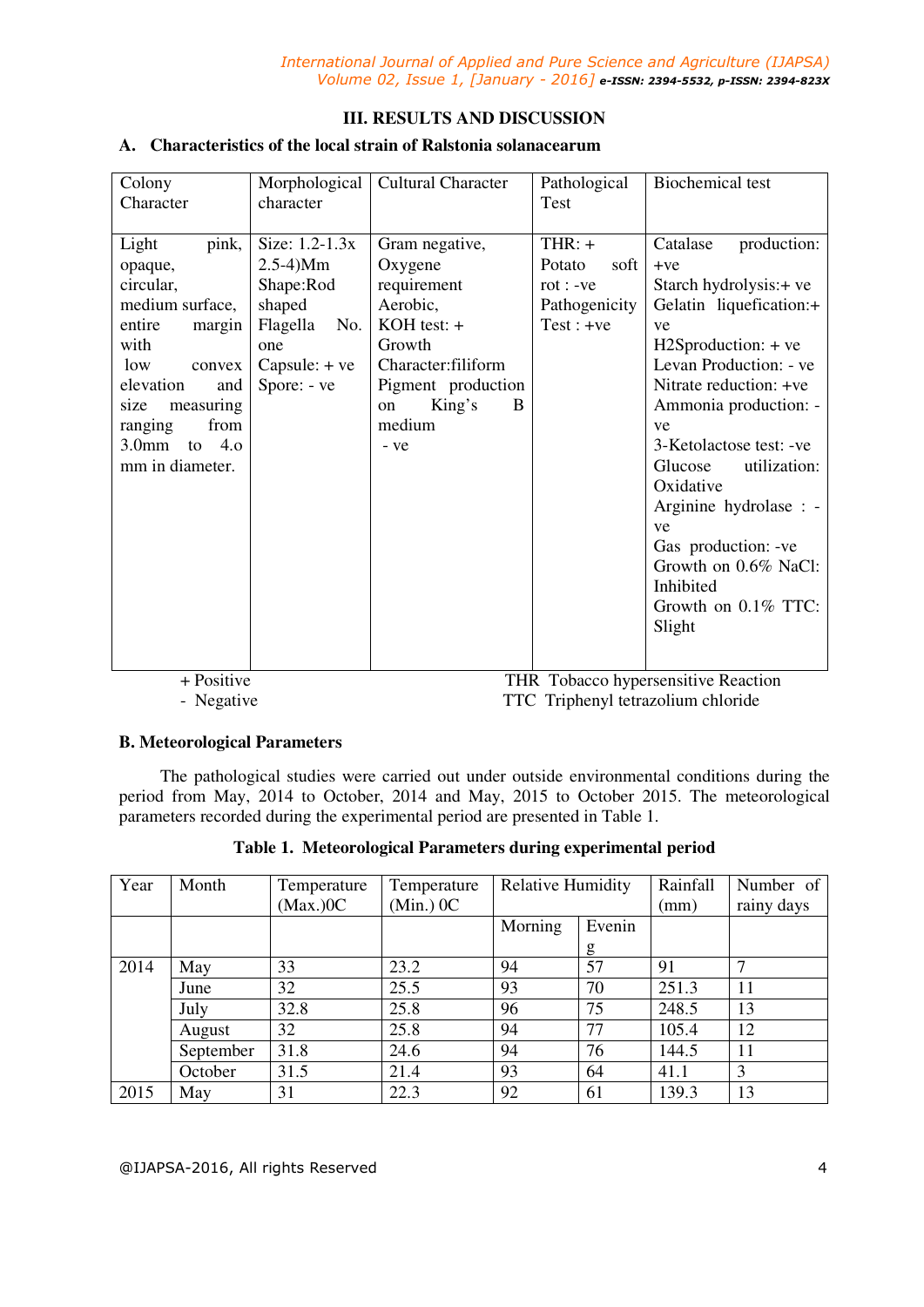*International Journal of Applied and Pure Science and Agriculture (IJAPSA) Volume 02, Issue 1, [January - 2016] e-ISSN: 2394-5532, p-ISSN: 2394-823X*

| June      | 32 <sub>1</sub><br>ل92.J | 24.5 | 93 | 68                            | 224.7 | 41             |
|-----------|--------------------------|------|----|-------------------------------|-------|----------------|
| July      | 33.4                     | 25.6 | Q٦ | $\mathbf{a}$<br>∸             | 141.5 | 1 <sub>0</sub> |
| August    | 32.4                     | 25.6 | 94 | $\overline{ }$                | 131.0 |                |
| September | 32.8                     | 25.0 | 93 | $\overline{\phantom{a}}$<br>∼ | 159.8 | 10             |
| October   | 21<br>ل د ل              | 41.4 | 94 | $\overline{\phantom{a}}$      | 68    | υ              |

## **B. Efficacy of antagonists on incidence of bacterial wilt under field condition**

In the field experiment (Table 2) all the treatments were found significantly superior to the absolute control in reducing the incidence of the bacterial wilt. The minimum disease incidence (20.37%) was recorded from the combination of T.viride and P.fluorescens application, although this was the second best treatment as compared to copper oxychloride  $(0.1\%)$  application where the disease incidence was recorded as 11.11%.

In addition to reducing the disease incidence , the antagonist treatment T.viride + P. fluorescens also showed the superiority in field condition in respect of average plant height (81.17cm) and average fruit weight (7.27g/fruit) over the application of copper oxychloride. In copper oxychloride treatment plots the average height was found 80.81cm with average fruit weight of 7.05g/pt.

In respect of fruit yield, the chemical treatment copper oxychloride showed the highest fruit yield (831.83g/plant). Among the antagonist treatments, the highest fruit yield was recorded in T.viride  $+$  P. fluorescens (711.87g/pt) which was significantly different from control as well as all other antagonist treatments. The treatment T.viride was found second best among all the antagonist treatments in respect of yield (555.9g/pt), lower disease incidence (23.14%), plant height (79.45cm) and number of fruits per plant (79) while the treatment Pseudomonas fluorescens was occupied second position in respect of average fruit weight (7.22 g/fruit).

| N <sub>0</sub>   | Treatment                | Disease   | Yield              | Plant  | of<br>No. | Average |
|------------------|--------------------------|-----------|--------------------|--------|-----------|---------|
|                  |                          | Incidence | $(g/\text{plant})$ | height | fruit     | fruit   |
|                  |                          | $(\%)$    |                    |        | /plant    | weight  |
|                  |                          |           |                    | (cm)   |           | (g)     |
| 1.               | Trichoderma viride       | 23.14     | 555.99             | 79.45  | 79        | 7.04    |
|                  |                          | (28.73)   |                    |        |           |         |
| 2.               | Trichoderma harzianum    | 30.55     | 489.70             | 73.97  | 71        | 6.90    |
|                  |                          | (33.58)   |                    |        |           |         |
| 3.               | Pseudomonas fluorescens  | 25.59     | 541.25             | 76.17  | 75        | 7.22    |
|                  |                          | (30.33)   |                    |        |           |         |
| $\overline{4}$ . | T.viride + P.fluorescens | 20.37     | 711.87             | 81.17  | 98        | 7.27    |
|                  |                          | (26.85)   |                    |        |           |         |
| 5.               | T.harzianum+             | 26.51     | 503.50             | 75.15  | 73        | 6.90    |
|                  | P.fluorescens            | (30.98)   |                    |        |           |         |
| 6.               | Copper oxychloride       | 11.11     | 831.83             | 80.81  | 118       | 7.05    |
|                  |                          | (19.46)   |                    |        |           |         |
| 7.               | Control(Pathogen)        | 41.50     | 344.10             | 70.73  | 54        | 6.37    |
|                  |                          | (40.11)   |                    |        |           |         |
|                  | $CD(5\%)$                | 3.69      | 35.14              | 0.71   | 5.57      | 0.18    |
|                  | $CD(1\%)$                | 5.18      | 49.27              | 1.00   | 7.81      | 0.26    |

**Table 2. Effect of antagonists and chemical fungicide on the incidence of bacterial wilt and plant growth of chilli at 90 days after planting under field condition**.

All values are means of three replications.

Figure in parenthesis indicates angular transformed values